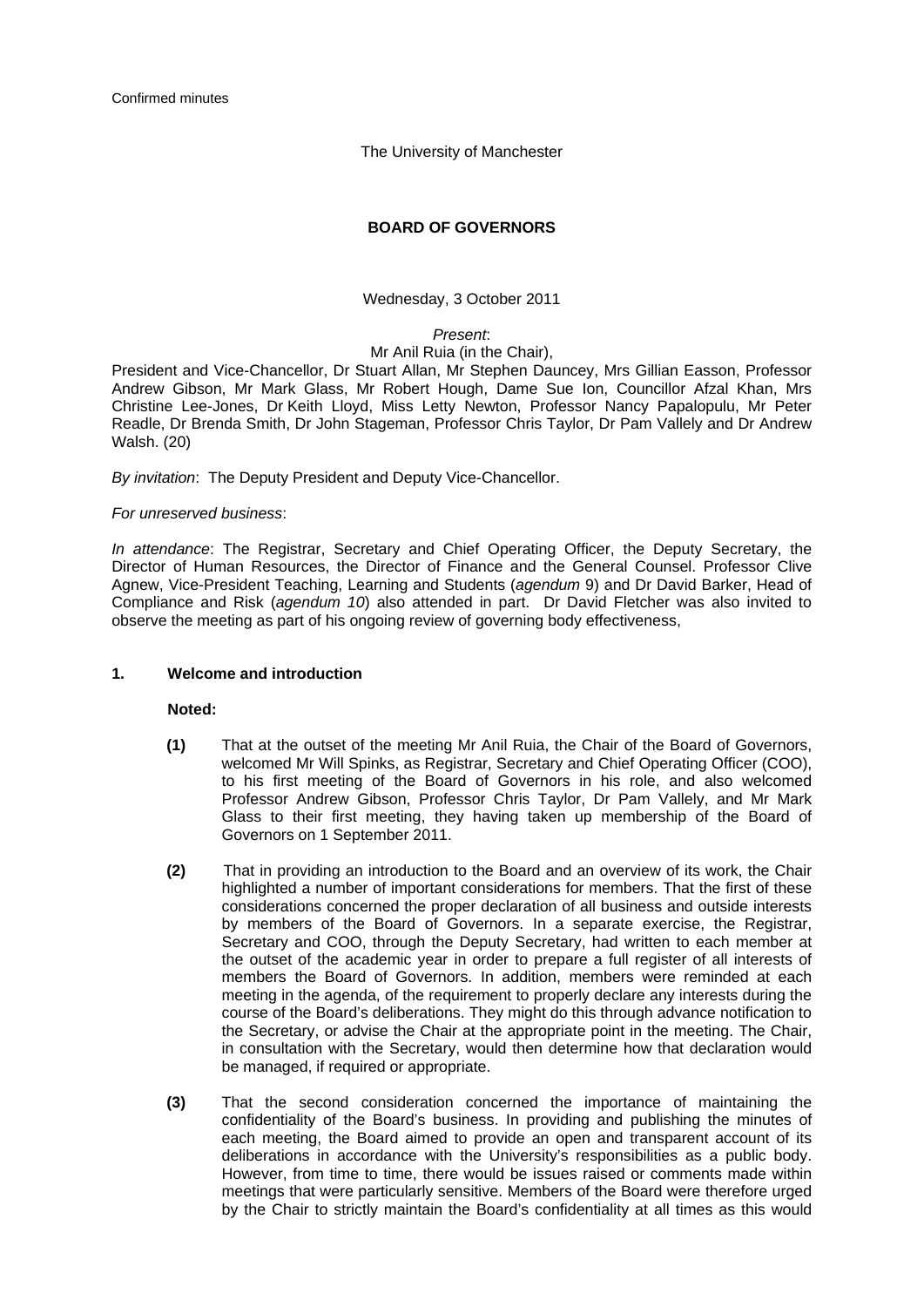ensure that the Board's ability to exchange views in a free and frank manner for the purpose of deliberation was not compromised.

**(4)** That the third and final consideration concerned the important distinction between the management and governance of the University. Board members, the Chair outlined, had a collective responsibility to ensure the University was well-run, but should not become involved in its direct management. The Board's commitment to this principle and its continuing role as a "critical friend" would continue to be important as the University worked within a challenging funding environment.

### **2. Declarations of Interest**

#### **Noted:**

That the declaration of interest made by the Chair, Mr Anil Ruia, in relation to his role on the HEFCE Board, previously declared in the session, remained relevant to some items on the agenda.

# **3. Minutes**

**Confirmed:** The minutes of the meeting held on 13 July 2011.

### **4. Matters arising from the minutes**

 **Received:** A report summarising actions consequent on decisions taken by the Board.

#### **5. Summary of Business**

**Received:** A report, prepared by the Deputy Secretary on the main items of business to be considered at the meeting.

### **6. Chairman's report**

### **(1) Membership of Board Committees**

**Reported:** That there were five principal standing committees of the Board: Audit, Staffing, Finance, Remuneration, and Nominations. The Board was also represented on the University Press Board (via Mrs Gillian Easson as Chair), and the UMIP Board (via Dr Keith Lloyd). A number of changes in membership of the principal committees had occurred over the summer and the full membership of the Board's committees was confirmed as follows:

# **Audit Committee**

Mr Stephen Dauncey (in the Chair) Mr Alan Clarke Dame Sue Ion Mrs Christine Lee-Jones Mr Peter Readle

Secretary: Mr Martin Conway, Deputy Secretary

#### **Finance Committee**

Dr Keith Lloyd (in the Chair) Mr Robert Hough Mr Paul Lee Dr Brenda Smith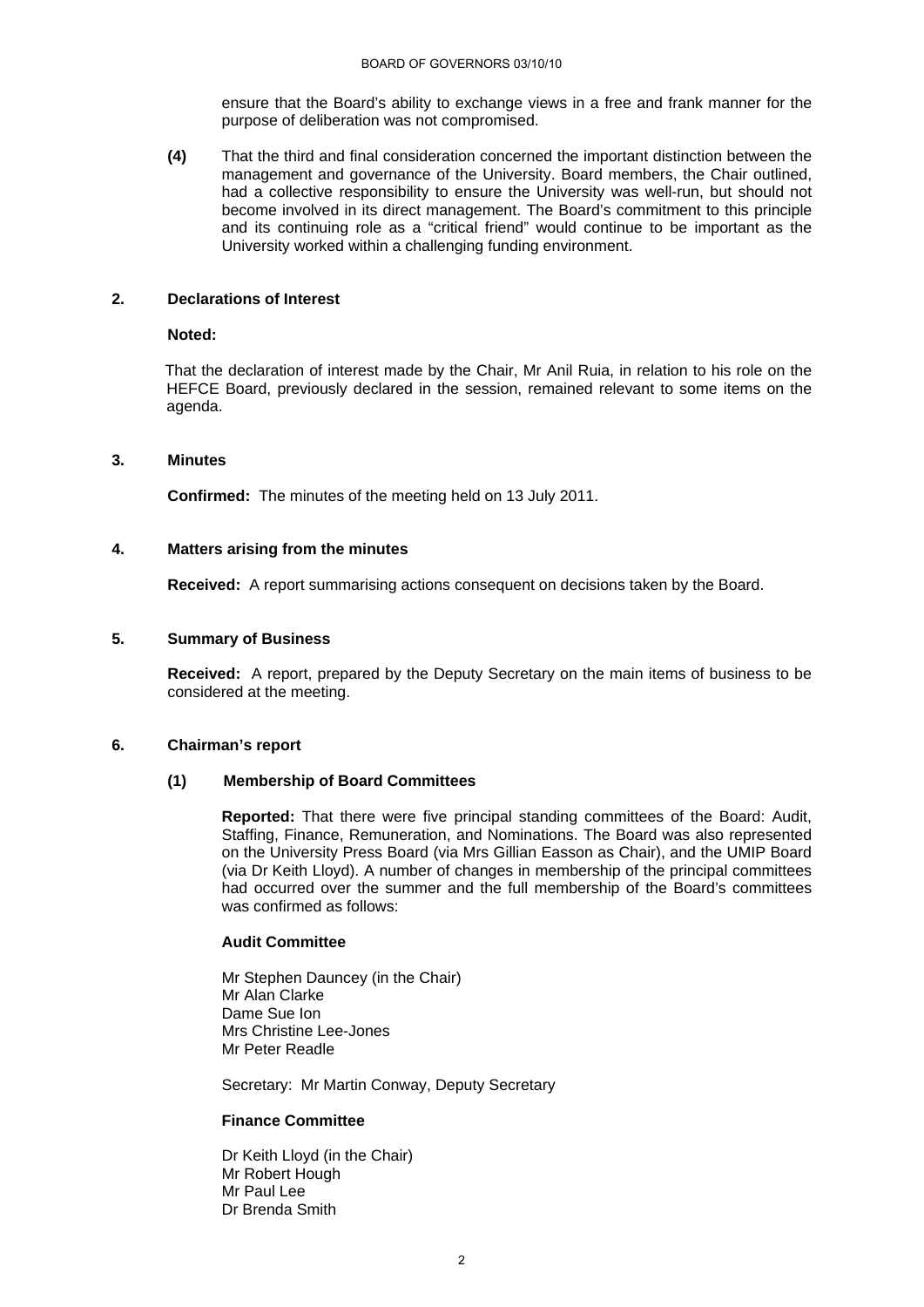Dr John Stageman Professor Nancy Papalopulu The President and Vice-Chancellor (ex officio) The General Secretary of the Students' Union (ex officio)

Secretary: Mrs Alison Holt, Executive Assistant

### **Nominations Committee**

 The Pro-Chancellor (Sir John Kerr) (in the Chair) *Appointed by the Board of Governors*  Dr Stuart Allan Mrs Gillian Easson Mr Edward Mark Glass *Nominated by the General Assembly*  Dr Ronald Catlow Mrs Elizabeth France Mr James Hancock Ms Kathleen Tattersall Mrs Janet Pickering

Secretary: Mr Martin Conway, Deputy Secretary

### **Remuneration Committee**

 The Chair of the Board of Governors (in the Chair) Dr Brenda Smith Mr Gerry Yeung Dr Keith Lloyd (ex officio, as Chair of the Finance Committee) The President and Vice-Chancellor (except in relation to matters affecting the remuneration of the President and Vice-Chancellor) (ex officio)

Secretary: The Registrar, Secretary and Chief Operating Officer

### **Staffing Committee**

Mrs Gillian Easson (in the Chair) Dr Brenda Smith Mr Peter Readle Professor Collette Fagan Dr Stuart Allan

Secretary: Mr Martin Conway, Deputy Secretary

### **(2) Appointment of the Registrar, Secretary and Chief Operating Officer (COO)**

**Received:** A report on the formal appointment of the Registrar, Secretary and Chief Operating Officer (COO).

### **Noted:**

- (i) That the Board was directly notified of the appointment of the next Registrar and Secretary of The University of Manchester on  $8<sup>th</sup>$  March 2011. The appointment was made through the delegated authority provided to the panel charged with identifying a successor to Mr Albert McMenemy, who subsequently retired from the University on 31 July 2011.
- (ii) That a report was provided in order is to allow the formal minutes of the Board of Governors to record the appointment of Mr Will Spinks, with effect from 1 August 2011, as Registrar, Secretary and Chief Operating Officer (fulfilling the role of Registrar and Secretary), *sine die*, and his designation as an officer of the University pursuant to Article VI of the Charter.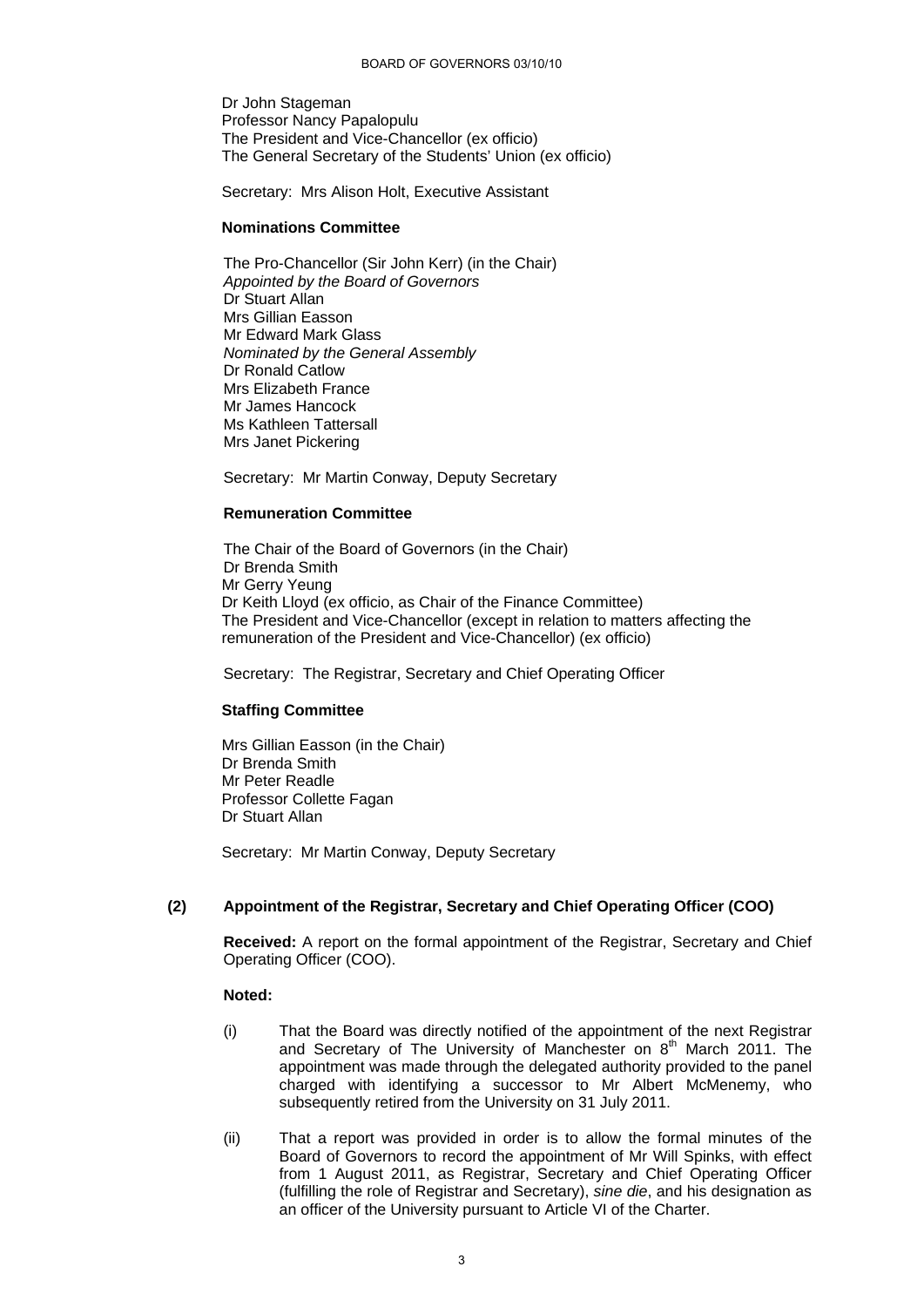# **(3) Review of the effectiveness of the governing body**

**Reported:** That, following the completion of an online questionnaire by members, Dr Fletcher's review of the effectiveness of the governing body was continuing. A series of group and individual interviews would take place on selected dates during October and November. A draft report would then be provided for the University in late December, and the final Report would be circulated to Board members for consideration at the meeting to be held on 8 February 2012. A follow-up session would also take place the Planning and Accountability Conference in March 2012.

# **7. Secretary's report**

# **(1) Public Interest ("whistleblowing") Procedure**

**Reported:** That under the provisions of General Regulation VIII.12, the Board of Governors was required to designate, on an annual basis, a lay member to fulfil requisite functions in accordance with the University's Public Interest Disclosure ('whistleblowing') procedures, and in respect of concerns or allegations which may from time to time be raised under those procedures (as detailed in General Regulation VIII.8-11). The Board, having noted that this role could most appropriately be assumed by the Chair of the University's Audit Committee, has previously designated Ms Kathleen Tattersall to act in the capacity of 'notified lay member'.

**Resolved:** That Mr Stephen Dauncey, Chair of the Audit Committee, be designated to act in the capacity of 'notified lay member', for the period from 1 September 2011 to 31 August 2012, or until such time as a revised policy is introduced and approved by the Board.

#### **(2) Change to Ordinance VIII: Arrangements for Effective Governance and Internal Management and Financial Control**

**Received:** A proposal to amend Ordinance VIII: Arrangements for Effective Governance and Internal Management and Financial Control

**Noted:** The Board of Governors was invited to approve an amendment to Ordinance VIII, which removes the reference to the Risk Committee. This followed the decision taken by the Board of Governors in the last session to stand down the Committee, and move its primary responsibilities back under the oversight of the Audit Committee. Any major issues of strategic risk arising would, in future, be considered directly by the Board, or by an ad-hoc group as appropriate.

**Resolved:** To amend Ordinance VIII: Arrangements for Effective Governance and Internal Management and Financial Control, removing the text under section 1 "(d) a Risk Committee, chaired by a lay member of the Board" (a clean copy of the revised Ordinance is provided at Appendix A).

### **(3) Update on the Students' Union, including the request for the approval of a Charities Commission Scheme to make changes to the constitution**

**Received:** An update on the status of the Students' Union in respect of the Charities Act 2006. Within the report, the Board of Governors was invited to approve changes to the Constitution of the University of Manchester Students' Union, in order to allow the Union to introduce a revised constitution that would be suitable for registration with the Charities Commission and to pursue incorporation.

### **Reported:**

(i) That the University of Manchester Students' Union (UMSU) is the recognised students' union for students of the University of Manchester. In its current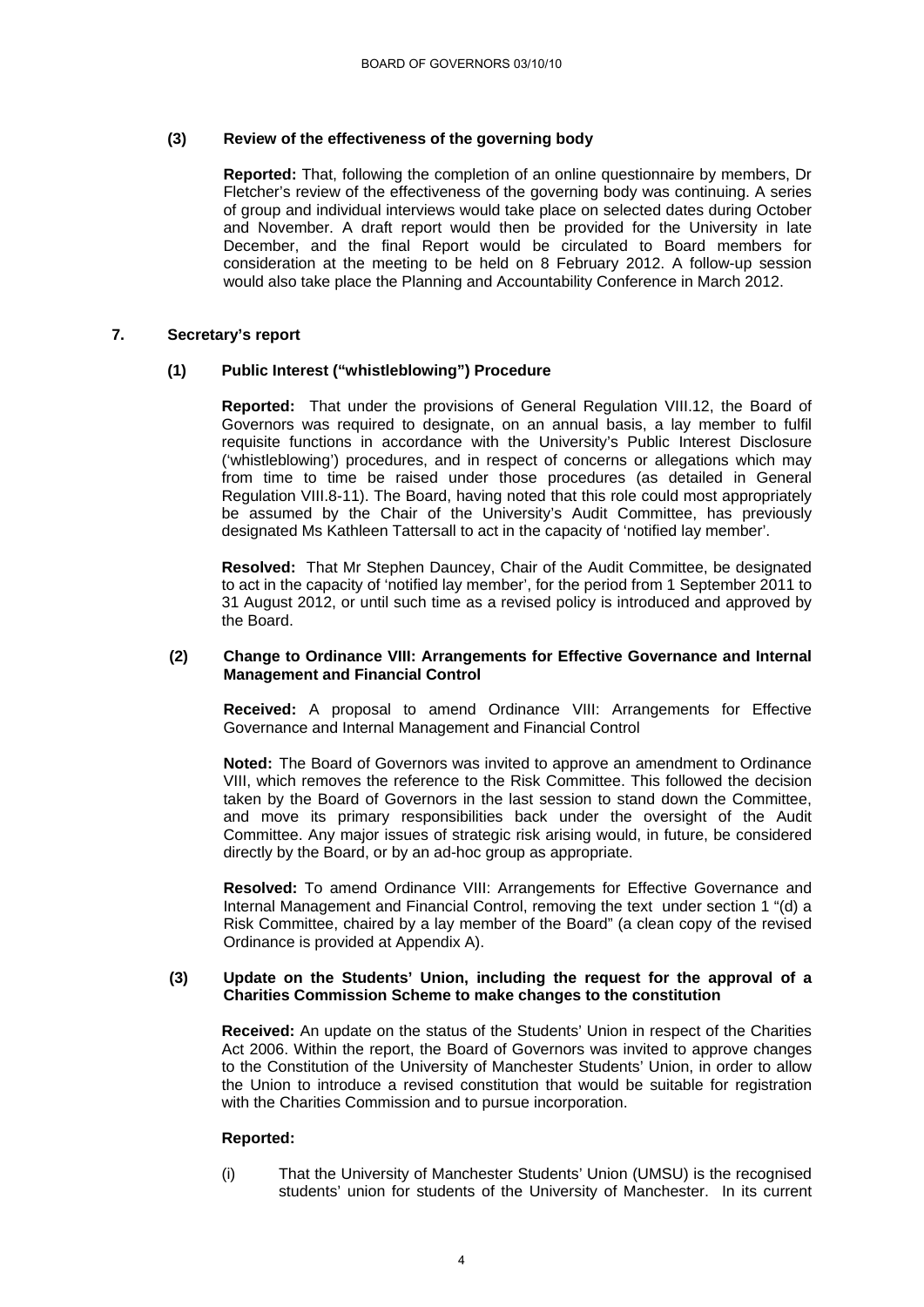form, UMSU was created in 2004 through the merger of the students' unions of UMIST and the Victoria University of Manchester.

- (ii) That UMSU is an independent organisation operating under its own constitution, and overseen by the University of Manchester under the terms of the Education Act 1994 and a specific Code of Practice.
- (iii) That the Students' Union is currently recognised as an educational charity exempt from registration with the Charity Commission until this year. The Charity Act 2006 requires the Students' Union to register with the Charity Commission however UMSU's current constitution is not suitable for registration as a charity. We are working with the Charities Commission on this issue alongside the consultation on the current proposals for change.
- (iv) That UMSU has a Trustee Board to oversee its proper running. The Trustee Board is currently constituted of the 14 elected student executive officers.
- (v) That over the last two years the UMSU has undergone an extensive review of its governance and constitution which involved an estimated 2000-4000 students. The result of this review was the proposal of a new constitution, suitable for charity registration, which was shared with the University of Manchester Board of Governors in a paper presented to the 13 July 2011 meeting.
- (vi) That the proposed constitution had been designed to ensure legal compliance with both the Education Act 1994 and Charities Act 2006; improve engagement of students with democratic decisions, and to minimise risk (for example by introducing some appointed external trustees to allow selection based on skills needs, and by allowing incorporation as a charitable company limited by guarantee). The UMSU Trustees have also resolved to seek to incorporate as a charitable Company Limited by Guarantee, to remove the current unlimited liability for Trustees and the proposed constitution allows for this change to take place.
- (vii) That although proposals had been taken forward to replace the current constitution with the newly proposed one, it had proved impossible to meet the quorum requirements to change the constitution, and therefore the Union explored other ways to make the changes required.
- (ix) That at its meeting on 13 July 2011, the Board of Governors resolved to support UMSU in its attempt to change its constitution, and approved the proposed new constitution subject to subsequent confirmation by a small, nominated sub-group that the issues surrounding the process by which the Constitution is to be adopted/rejected had been satisfactorily resolved. The Sub-group was also asked to work with UMSU to ensure that the Constitution and Memorandum and Articles were, to the extent that they could be, consistent with each other and was asked to make any amendments that were required to the governing documents to ensure that they are fit for purpose. Following the meeting and having taken legal advice and discussed options with University Officers, UMSU requested a Section 26 Order by the Charity Commission to adopt the new constitution. On 23 August the Charity Commission concluded that it was unable to make the order requested. The Commission's primary reason for not granting the Section 26 Order was that it believed that UMSU had the powers necessary in its own constitution, and regardless of whether these were practicable, this made the changes requested outwith the scope of Section 26.
- (x) That as a consequence, the UMSU Trustees obtained specific additional legal advice on the options available to them and, at their meeting on 2 September 2011, they resolved to postpone the constitutional change, charity registration and incorporation for the immediate future and to pursue the Charity Commission's recommended approach of applying for a Scheme to make changes to the mechanisms to bring about constitutional changes. The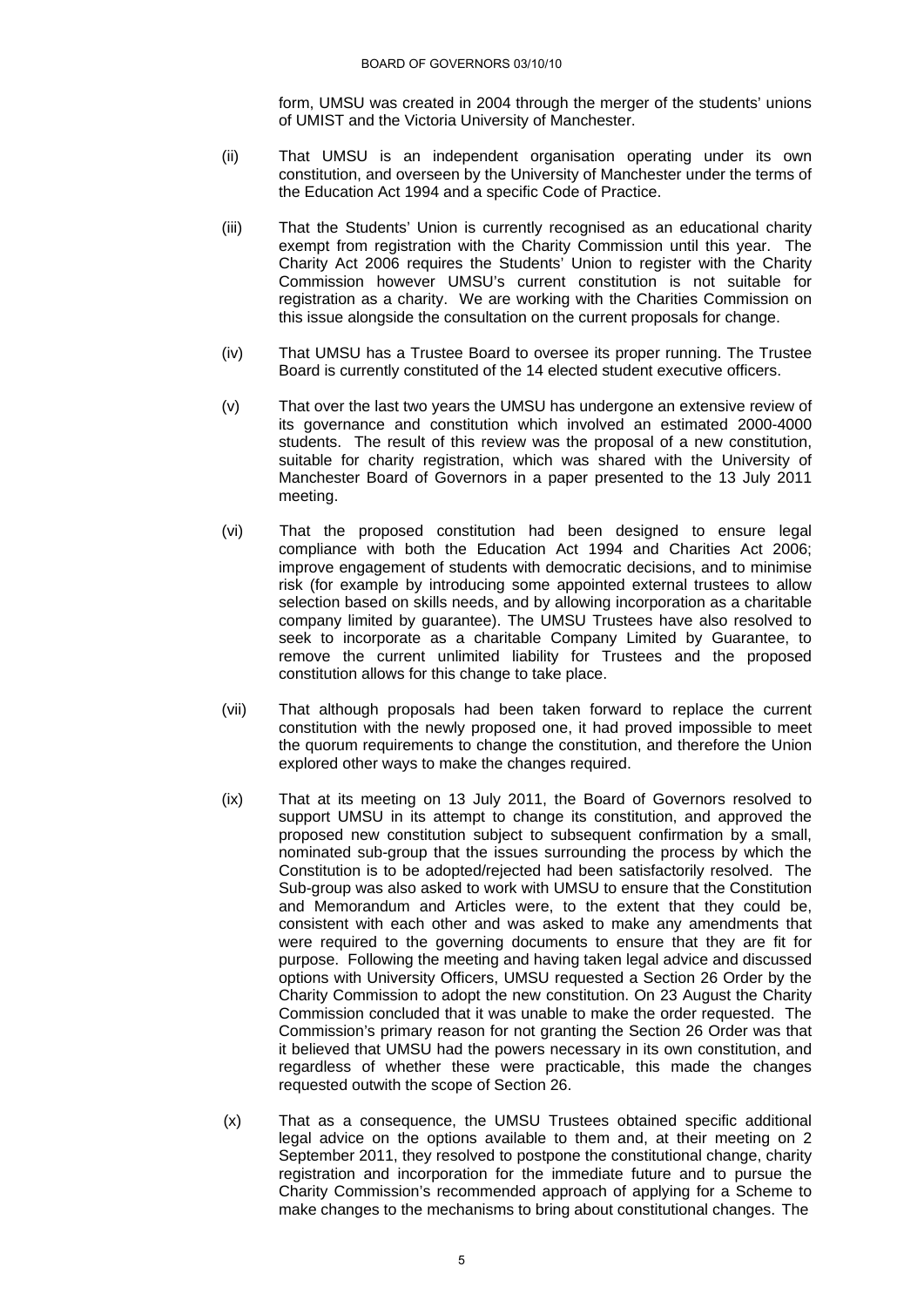Charity Commission has since agreed to propose a Draft Scheme making limited changes to the UMSU Constitution which would then allow UMSU to use the powers in its own constitution to make changes.

**Noted:** That the Draft Scheme proposed three changes to the UMSU Constitution, which would then allow UMSU to put a new constitution to a referendum of members later in the academic year.

The changes proposed under the Draft Scheme would:

- 1. Add two new ways to call a referendum in addition to the current mechanism of 300 students voting in favour of holding a referendum at a General Meeting:
	- i. a 75% majority of the Executive Committee present and voting at a quorate meeting resolve to put a motion to Referendum; or
	- ii. a request to put a motion to referendum, in a form proposing the exact changes, shall have been signed by 300 Ordinary **Members**
- 2. Add an explicit expression that a referendum can be passed with a simple majority. This has always been assumed to be the case but the Commission proposed to put this beyond doubt; and
- 3. Lower the quorum for a referendum from 3000 votes to 1000 votes.

**Resolved:** The Board of Governors granted approval for the changes proposed under the Draft Scheme and was therefore content for the University to formally endorse the proposal within the consultation with the Charities Commission.

# **8. Board Monitoring Group**

 **Received:** A report from the President and Vice-Chancellor on the matters discussed at the Board Monitoring Group, held immediately prior to the meeting of the Board of Governors.

### **Reported:**

- (1) That the University had responded robustly to the White Paper, particularly in relation to the effect on proposed changes on widening participation. The Paper had raised uncertainty within the sector and prompted some educational providers to question the benefits of remaining within the control of the funding council. It was also recognised that the proposed changes could lead to some collaboration between providers, particularly in subject areas that attracted very low numbers of students.
- (2) That processes were being examined within procurement, energy usage and expenditure, and regarding the efficient utilisation of space. In relation to pay, savings were being identified and tracked on a monthly basis, through the oversight of the Director of Change Management and Process Improvement.
- (3) That the ERVS scheme had closed but the Monitoring Group recommended that the Scheme should remain available within the areas of IT Services, Business Engagement, and the Student Experience, areas which remained the focus of restructuring efforts. The Scheme had received, at the time of report, 373 applications of which 61 had been approved. This was expected generate pay savings of £2.2m at a cost of £2.5m. 73 had been rejected, and there were appx. 160 that were yet to be processed. Although the application rate had been slow throughout the period when the scheme was open, this was not seen as surprising given the success of the previous scheme. The scheme had also attracted more applications from within the academic community in this round.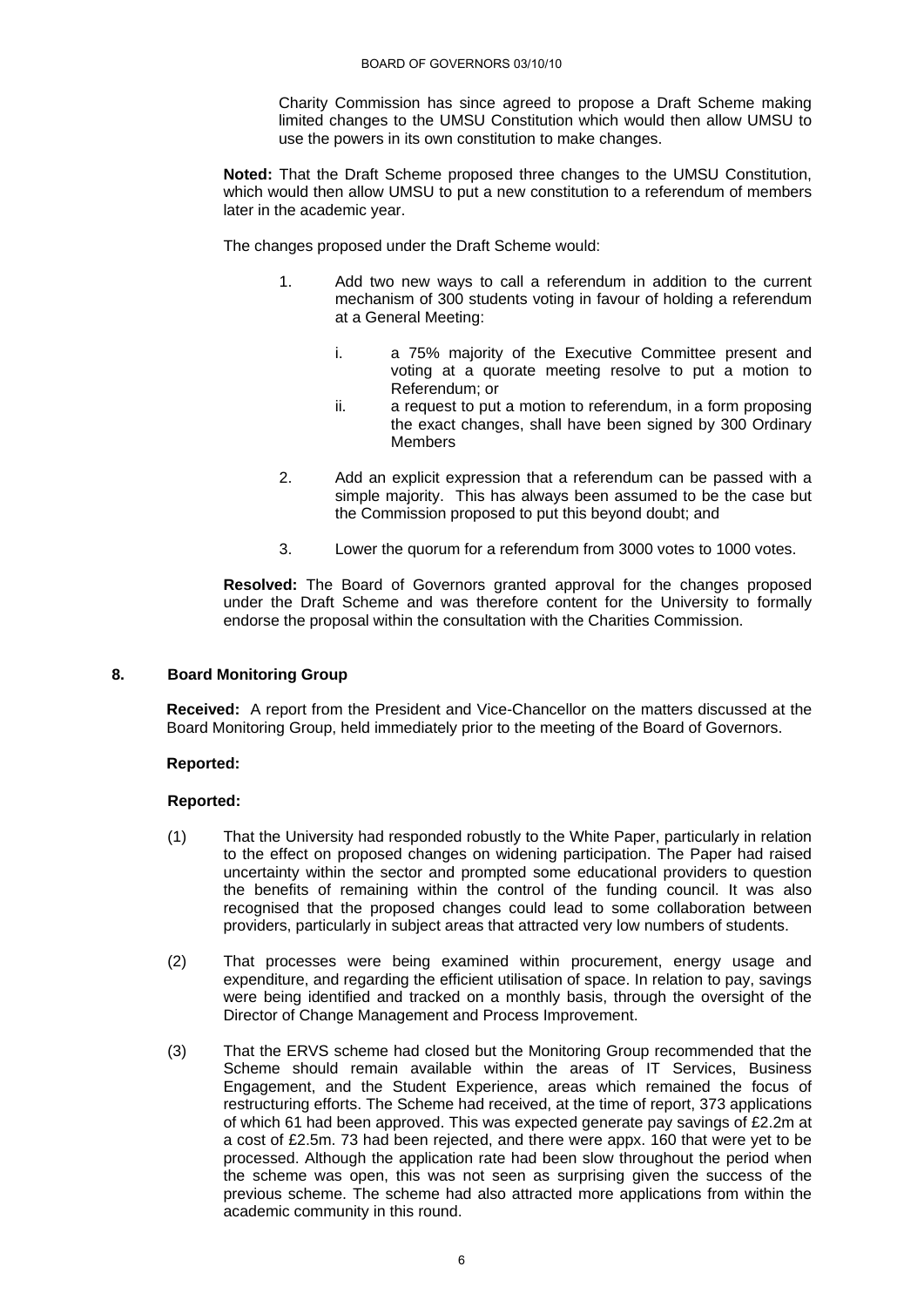(4) That Will Spinks, as Registrar, Secretary and COO provided his reflections on the PSS since taking up his post at the University in August. He recognised that individual capability was strong across the administration, and acknowledged the focus on efficiency. Although there were some areas where restructuring would continue, fundamental structural change was not warranted. However, there remained some challenges. Firstly, it was important that, across the University, a more performance-orientated culture was introduced. In terms of the Student Experience, it was also acknowledged that the PSS would play an important role in facilitating improvements and in this area in particular, there was evidence the PSS was beginning to work together more closely. The PSS would also seek to simplify processes, undertaking activities only once, in one location, in one way at one time and communicating decisions clearly. In respect of assurance, the PSS was in a good compliance position with one exception, in data security, where further efforts were continuing to secure improvements. Finally, a risk map across the PSS had been developed, so that the areas of concern might be identified and subsequently addressed.

**Noted:** That a presentation on the PSS would feature as part of the Planning and Accountability Conference in March 2012.

 **Resolved:** To recommend to the Board of Governors that the ERVS Scheme should remain open to members of staff within IT Services, Business Engagement, and the Student Experience, whilst those areas underwent restructuring.

# **9. President and Vice-Chancellor's report**

# **(a) The Report of the President and Vice-Chancellor to the Board of Governors**

 **Received:** The report of the President and Vice-Chancellor to the Board of Governors in October 2011.

- (i) That the University had welcomed the £50m investment announced by the Chancellor of the Exchequer George Osborne earlier today while visiting Manchester, into graphene, the world's thinnest, strongest and most conductive material,. A full business case was being developed by the Engineering and Physical Sciences Research Council (EPSRC) in partnership with the Technology Strategy Board (TSB).
- (ii) That the Government's White Paper Higher Education: Students at the Heart of the System, published on 28 June 2011, focused on putting higher education on a sustainable financial footing, the delivery of a quality student experience and social mobility. It anticipated a period of significant change and identified a variety of further consultations, making this a particularly busy period in terms of discussions about important new arrangements affecting the higher education sector. Apart from submitting an overall highlevel response to the White Paper, the University had been concentrating its efforts on responding to the two teaching funding consultations, the forthcoming regulation consultation and the overall impact on postgraduate study. There was widespread concern about the impact of the proposed measures for student number control contained in the White Paper, in particular on widening participation, science & engineering and languages. These and related issues have been discussed with BIS and HEFCE, with a view to mitigating any unnecessarily damaging aspects of their impact.
- (iii) That the University wide consultation on the vision for the University over the next decade (a copy of which was sent to Board members on 30 June 2011) closed at the end of September. To date, the President and Vice - Chancellor had been delighted at the level of engagement in this by the University community, and together with colleagues in the Planning Support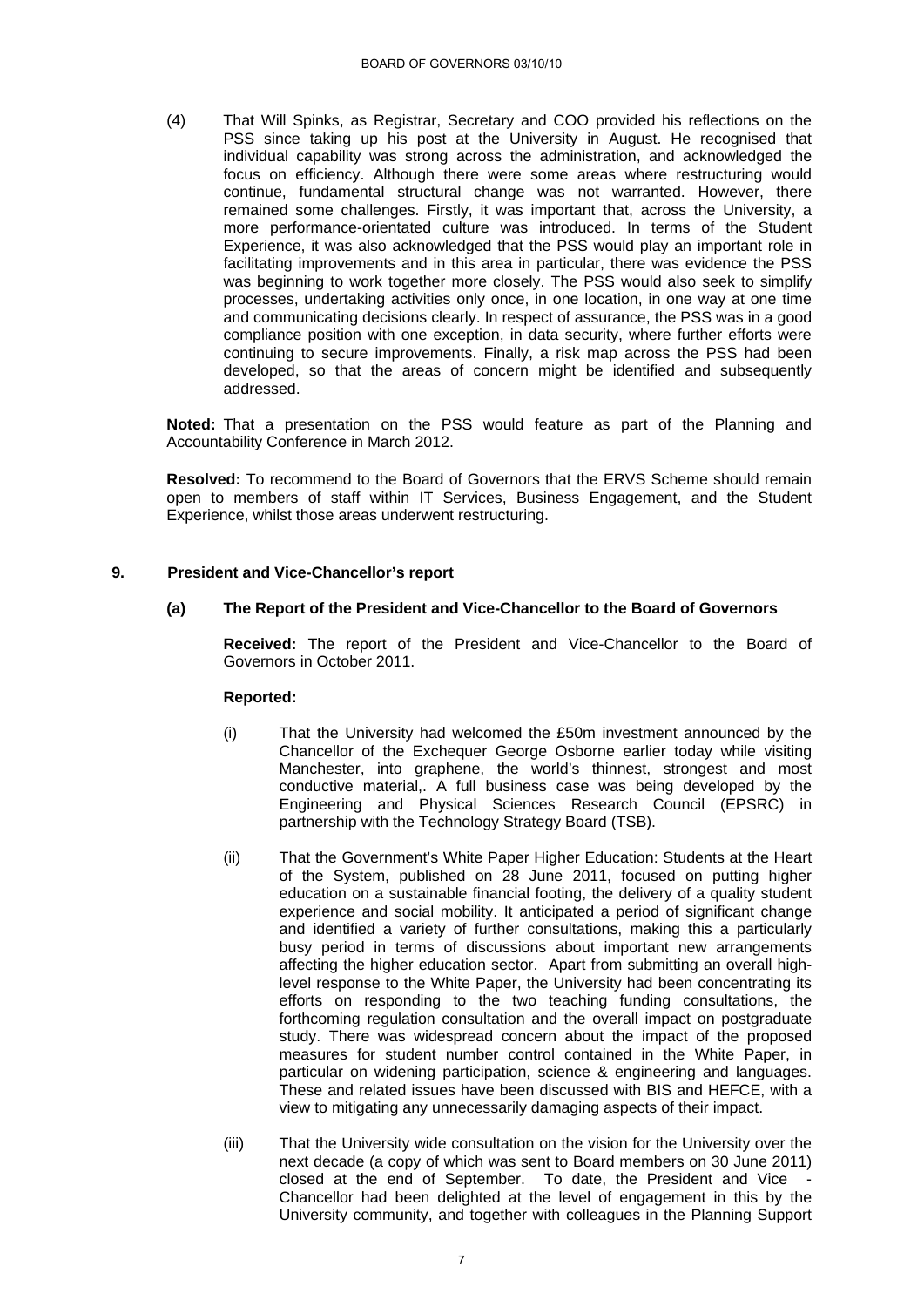Office would reflect on the feedback, comments and suggestions about how the University will define itself and develop in the future.

- (iv) That, as the Board had been briefed previously at the July meeting, as part of the thinking about the future success of the University, Professor Ian Jacobs had undertaken an extensive strategic review with the intention of developing a plan to transform the profile of the Faculty of Medical and Human Sciences in research and education in support of the University's own ambitions as outlined in Manchester 2020. The Faculty leadership team had concluded that a change in structure is needed to effectively deliver the strategy and thereby optimise performance, especially given the changing and increasingly competitive environment. A summary of the strategy and a proposed new structure had been the subject of a Faculty- wide consultation which concluded on 13 September. This would be discussed at the meeting of Senate in October, with a view to the outcome being referred to the Board of Governors in November 2011.
- (v) That the Intake Management Group (IMG) had met at regular intervals throughout the admissions cycle to monitor student enrolments for 2011 entry against approved targets. The work of this Group continued to focus on the maximising the quality of the student intake and the associated fee income, and to take account of the student experience. Early signs indicated the University would meet its student intake targets, which included a reduction in home/EU undergraduate numbers, while maintaining the quality level. However, at the time of report it was not possible to provide an accurate indication of actual student numbers this September. This was because there are a number of factors beyond the University's control that influence whether or not a student enrols, such as difficulties in securing funding and in gaining visa entry. Further information on enrolment would be provided at the November meeting.
- (vi) That the overall result for student satisfaction in the 2011 National Student Survey (NSS) for this University was 79%, which was below the University's benchmark figure (84%) and very much lower than comparable institutions. While this result is the same as last year, the University had fallen significantly in this league table to the bottom half of all universities in the UK. The President and Vice-Chancellor recognised this was very disappointing given the effort invested, and very disturbing because it suggested that many students are not completely satisfied with their experience at The University of Manchester. The NSS score would be a major component of the Key Information Set (KIS) data that would be made available for all HE courses next year and the results will be reflected in the league tables produced by most of the National newspapers. These in turn were likely to have a major impact on the University's reputation more widely and would play a key role in the choices that students from the UK and overseas will make about where to study. The President and Vice-Chancellor described the NSS performance across the University as very variable. The detailed results showed some encouraging signs of improvement in specific areas of teaching and learning, such as transparency of assessment, quality of feedback, academic support and staff contact. Some of our courses have performed exceptionally well, with many subjects demonstrating more than 90% student satisfaction. These included: Archaeology, Biology, Dentistry, Italian studies, Electronic and Electrical Engineering, Physics and Astronomy, Chemistry, Anatomy, Physiology and Pathology, Geology, Classics, Anthropology, and Theology and Religious Studies. But the University's overall performance remained unacceptable. The University would therefore seek to address the quality of student experience as a matter of urgency. In the week following the publication of the NSS result the President and Vice-Chancellor had endorsed the establishment of a Student Experience Review Group which Professor Agnew will Chair and which will focus on poorly performing areas and would report in October. The University would also radically redesign how some courses were delivered, increasing the number of staff available to teach, where necessary and making significant investment in student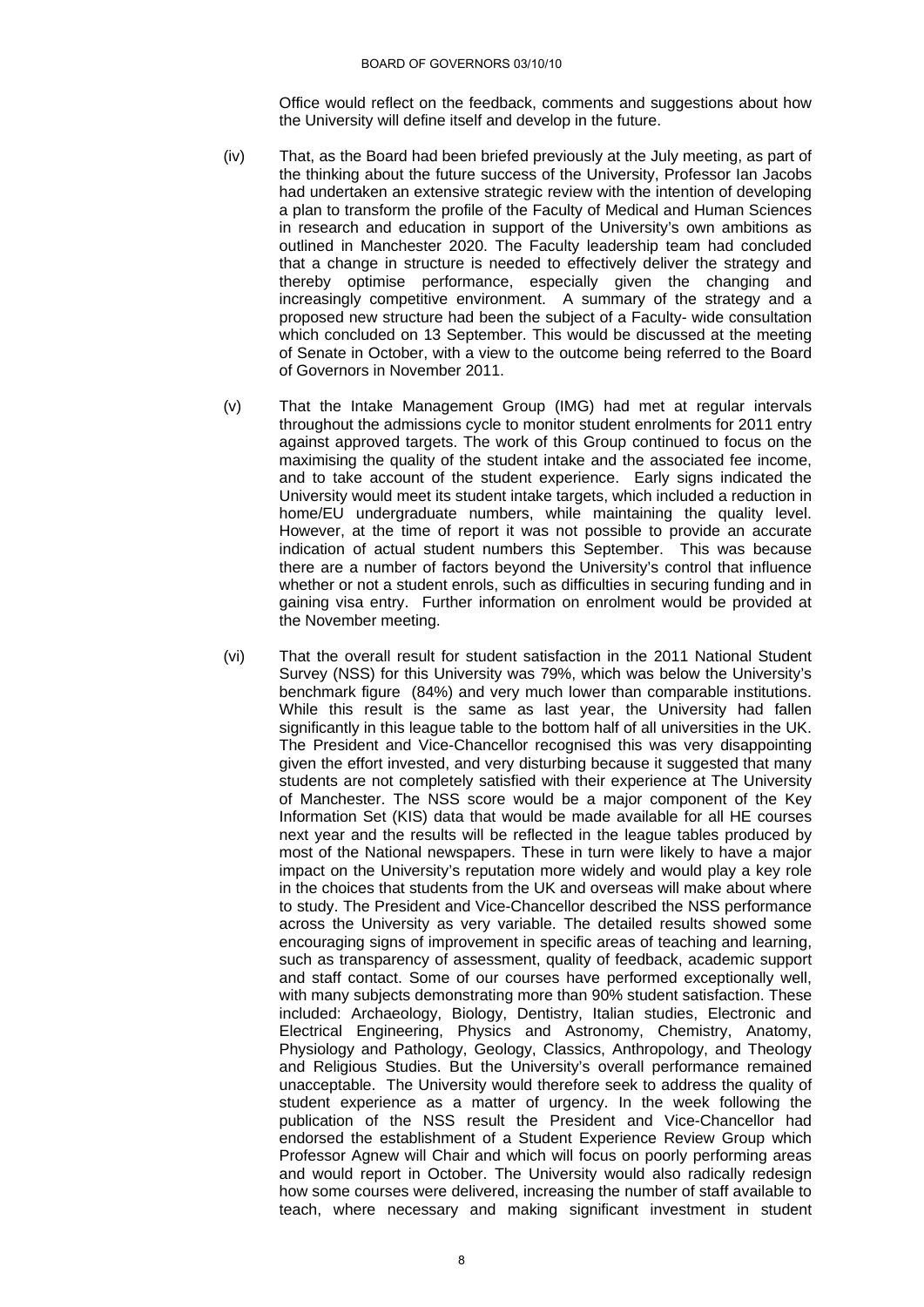support, new lecture theatres, laboratories and student study facilities, such as the new £25 million "Learning Commons", due to open next year.

- (vii) That the "Academic Ranking of World Universities" carried out annually by the Institute of Higher Education in China's Shanghai Jiao Tong University is generally regarded by research-led universities around the world as the most reliable of international rankings and has been the only objective ranking to date. While there are some methodological issues with this Index, it is generally considered to use credible, consistent criteria, and is developed in a largely transparent, contestable manner. For these reasons, Manchester had identified the Jiao Tong Index as a primary indicator of its international standing and competitiveness. However, significantly for the University, the Jiao Tong does not assess most of its disciplines in humanities or in subjects allied to medicine, many of which are particularly strong. However, given the importance this Index as a barometer of the University's progress the President and Vice-Chancellor was pleased to report that in the 2011 Rankings the University has risen 6 places to  $38<sup>th</sup>$ , largely as a result of the Nobel Prize for Physics.
- (viii) That in managing the finances of the University in 2010 -11, the over-riding imperative had been to consolidate the financial position of the University by generating a surplus - both pre-and post-exceptionals. Since embarking on these deficit–elimination strategies early in 2007, this has been a University priority. The President and Vice-Chancellor was therefore delighted to report that the 2010-11 financial result (pre-audit) not only fully met that important priority, but indicated an operating surplus that leaves the University better placed than was expected at this stage. It is essential that the University had strong cash reserves, especially given the economic climate and the University has stated that in the longer term it aims to be generating approximately 7% of turnover for investments in capital, students and research.
- (ix) That a second UCU ballot on changes to USS pension scheme had resulted in a majority of those voting for both strike action and action short of a strike (ASOS). This action might start as early as October 2011. UCU had suggested that this may begin with work to contract, then escalating to one day strike action followed by action short of a strike . In the meantime, the University's Industrial Action Contingency Group has been reconvened to discuss potential implications for the University and its operations. In commenting upon this, the President and Vice- Chancellor reported that it is always regrettable when the collegial culture of higher education becomes embroiled in the adversarial realities of industrial action. However the President and Vice-Chancellor assured the Board - and the wider university community – that, should strike action, or action short of a strike, take place, the University would employ best endeavours at all times to safeguard the core mission of the University and its integrity as a collegial community.
- (x) That the President and Vice-Chancellor reported on some recent data security issues within the University, and provided an update to the Board on the action being taken in response. The Audit Committee had also received a report on the issues, and follow-up action would be reported in that forum.
- (xi) That Dr David Barker, Head of Compliance and Risk provided an update to the Board on the University risk management framework, and recent issues discussed within the University's Risk and Emergency Management Committee (REMG). Within this academic session, the University had made some changes in reporting structures, to present REMG papers to the Audit Committee, and to provide Health and Safety Minutes directly to the Board of Governors (q.v. agendum 10).
- (xii) That the President and Vice-Chancellor reported on the decision taken by the University to explore whether a private provider might be approached to take on responsibility for nursery places to staff and students of the University at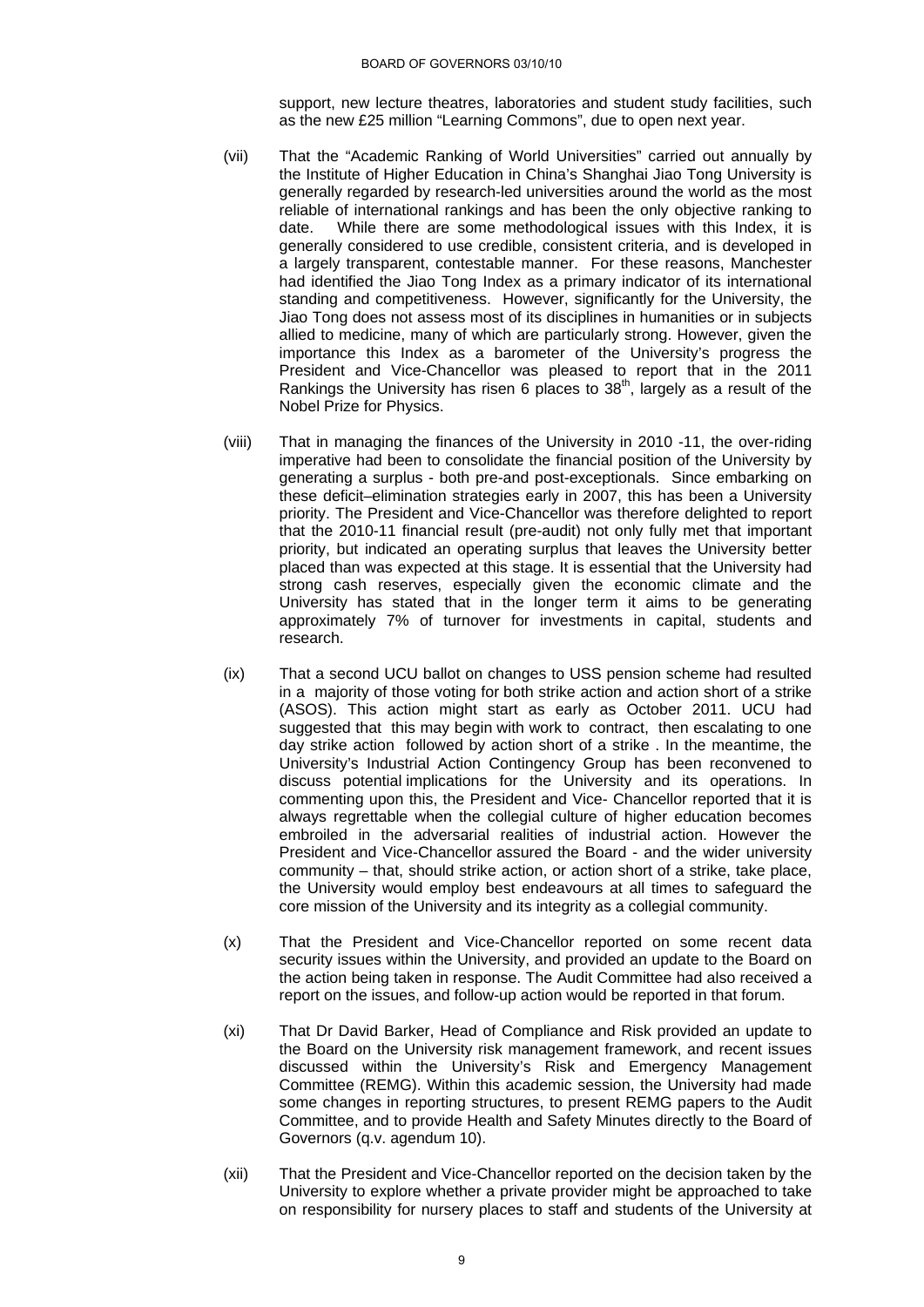the Dryden Street Nursery. This option was currently being progressed by the University. .

(xiii) That Dr Barker provided an update on the annual compliance exercise, which was proceeding well but which had identified two issues. The first concerned mandatory laptop encryption and the second concerned the identification and appointment of Fire Marshalls within Schools. Mandatory laptop encryption, for all university owned devices, had been introduced within the previous year. Although the message had been communicated heavily, there remained some areas of non-compliance and further efforts were being made to address some of the technical issues that had been identified. A further reminder message would be issued to staff to include a reference to the fact that 80% of laptops have now been encrypted. Unencrypted laptops would be identified and users would be requested to contact IT Services to have their machine encrypted. In respect of Fire Marshalls, Dr Barker had contacted those Heads of School and PSS directors whose schools/areas had not yet complied to ask them to identify individuals to undergo fire marshal training. Additional training was arranged to accommodate this. PSS directorates have now been resolved and significant progress had been made with the schools. Dr Barker also provided a short report on the Rutherford inquests, which were ongoing, and on a recent HSE inspection in the area of Nanomaterials.

# **Noted:**

- (i) That the Board noted its gratitude to all the staff involved in recruitment and admissions of students, centrally and in Faculties and Schools, for the contributions they have made which have resulted in the University's strong position with regard to the 2011 student intake.
- (ii) That the Board noted its gratitude to the Director of Finance and his team, to the five primary budget holders (the Vice-President/Deans and the Registrar & Secretary), and to senior academic and professional support managers across the University, for the contributions they continued to make to the sound financial management of the institution.
- (iii) That the University was committed to developing sound, strategicallyinformed five-year forecasts predicated on the need to generate re-investable surpluses into the foreseeable future on a scale commensurate with the strategic objectives of the University. In compliance with this obligation, our 2011 forecasts (covering the period 2011-16) were being finalised for submission to Finance Committee at its November Meeting and for approval by the Board at its meeting later the same month. The Board of Governors endorsed this approach to the development of the Five-Year Forecasts to HEFCE.
- (iv) That the Board of Governors noted the paper prepared by Clive Agnew, Vice-President of Teaching, Learning and Students. In discussing the item the Board noted that seven Schools were identified as having difficulties. All Schools had been asked to develop action plans to drive improvements and the actions plans would robustly address poor performance. The provision of adequate feedback was a key area of focus, and the plans would target the quality, timeliness and ensure that the feedback policy, which had been introduced but was not yet embedded, would be fully implemented to ensure all Schools met its provisions.
- (v) That the Board also noted that a number of the qualitative comments picked up issues in the first year, and that therefore there would be some lead time in turning round the situation and seeing the points addressed in future surveys. Though the problems in some areas might be linked to high Student Staff Ratios (SSR), this was not the only issue as some Schools had performed well in spite of this position. In commenting on the paper, Professor Agnew acknowledged the problems, but stressed that making improvements in personal contact was vital, and enhanced mentoring and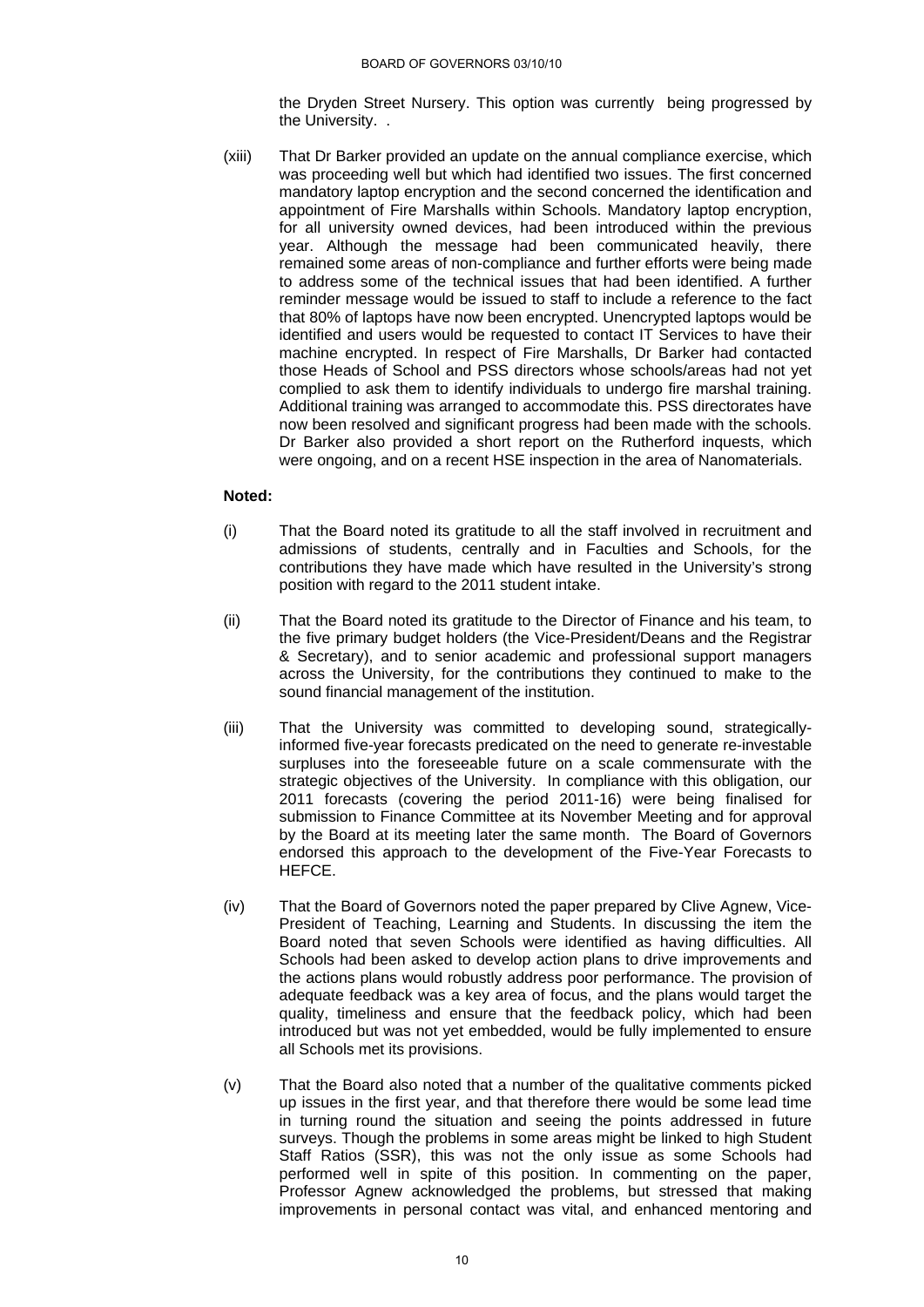tutoring would be pursued. Academic staff across the institution were taking the issue seriously and working hard to drive improvements. The Board acknowledged the action being taken, but expressed its concern at the pace of improvement. It sought further assurances on the plan and its implementation, and requested updates at future meetings, and suggested that the Plan should be the focus of a session at the Planning and Accountability Conference in March 2012.

(vi) That in addition to developing staff, the University would seek to improve the teaching and support provided on-line, in a form that matched student needs and working methods. Members also reflected that while research successes, e.g. the achievement of the Nobel Laureates, were well promoted, the University's successes in teaching were not so well recognised. Some of the Members of the Board representing the Senate felt it was important to acknowledge where best practice arises, learn from it, and to reward and recognise teaching at the same level as research achievements.

 **Resolved:** The Board agreed that regular reports on the Teaching and Learning Agenda, and on the action plan to correct weaker NSS performance would be provided, and that further time to consider the issues would be scheduled as part of the Planning and Accountability Conference in March 2012.

# **(b) Report to the Board of Governors on exercise of delegations**

### **Reported:**

# **(i) Professorial Appointments**

The following appointments have been approved on behalf of Senate and the Board of Governors:

### *Faculty of Humanities*

*Ad Personam* Promotional Chair in Politics Andrew Russell, BA, MA, PhD at present Senior Lecturer in the School of Social Sciences at this University as Professor of Politics in the School of Social Sciences from 1 August 2011.

# **(ii) Award of the title Professor Emeritus**

Acting on behalf of Senate and the Board of Governors, the President and Vice-Chancellor approved the conferment of the title of Professor Emeritus on the following:

Professor Andrew Mayes Professor of Psychology, School of Psychological Sciences.

*(with effect from 1 January 2011)* 

Professor Timothy Cornell, Professor of Ancient History, School of Arts, Histories and Cultures.

Professor John Dold, Professor of Applied Mathematics, School of Mathematics.

*(with effect from 1 September 2011)* 

Professor Maynard Case, Professor of Physiology, Faculty of Life Sciences.

Professor Vivien Gardner, Professor of Theatre Studies, School of Arts, Histories and Cultures.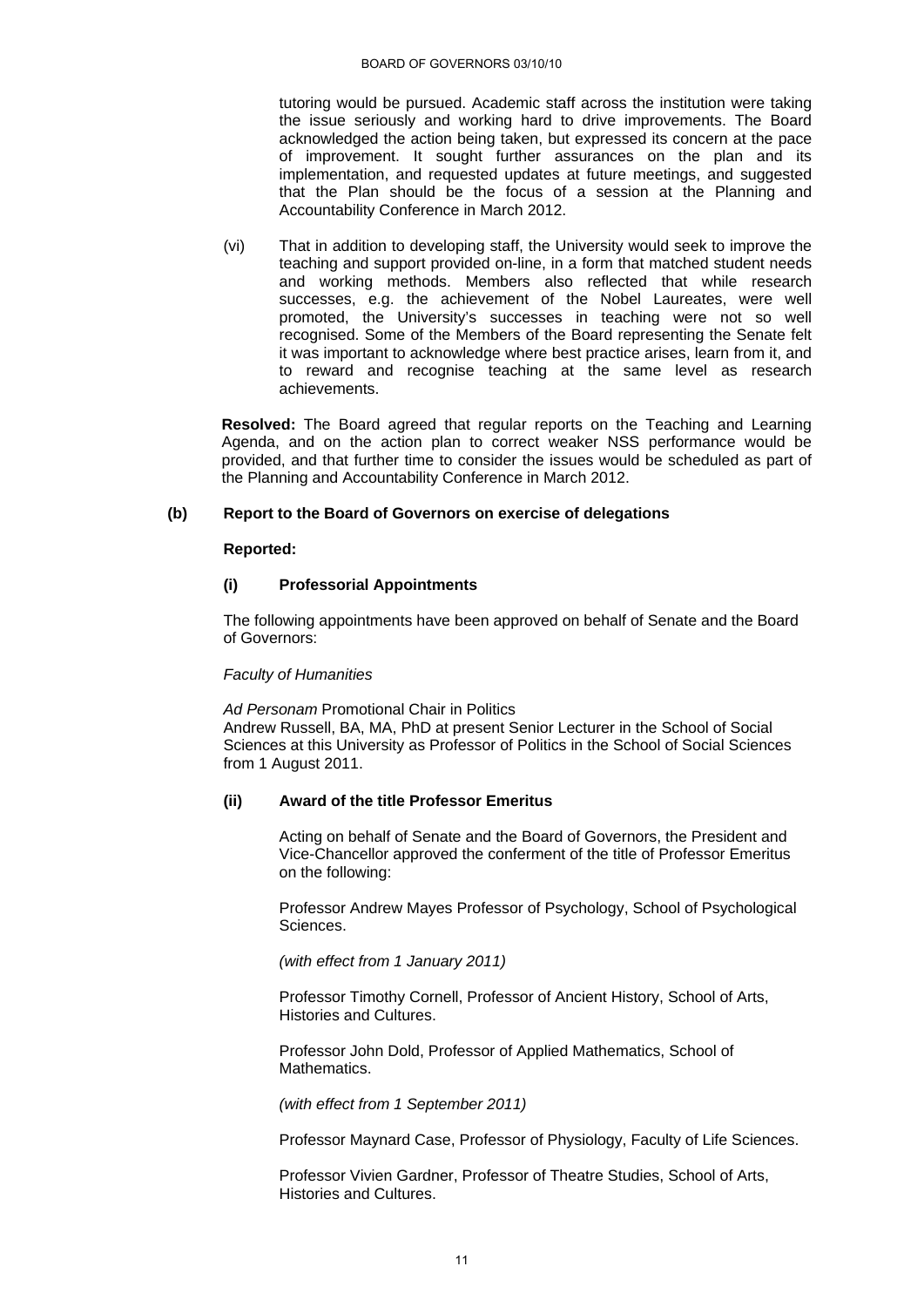Professor John Pickstone, Wellcome Research Professor, Faculty of Life Sciences.

Professor Alan Rector, Professor of Medical Informatics, School of Computer Science.

Professor Arthur Weston, Professor of Pharmacology, Faculty of Life Sciences.

*(with effect from 1 October 2011)* 

#### **(iii) Appointment of Head of School**

Acting on behalf of Senate and the Board of Governors, the President and Vice-Chancellor approved the appointment of:

Dr Rachel Calam as Interim Head of the School of Psychological Sciences with effect from 1 September 2011 to 31 March 2012.

#### **(iv) Outside Representation**

Acting on behalf of the Board of Governors, the President and Vice Chancellor approved the appointment of:

Professor Tony Freemont as University-nominated member of the Council of the Manchester Medical Society with effect from 1 September 2011.

# **(vi) Change of Regulation**

Acting on behalf of Senate, the President and Vice Chancellor approved the following change:

General Regulation XVII, Conduct & Discipline of Students: Add in paragraph 3(p), MA in Counselling.

*Note: paragraph 3(p) lists the programmes whereby "a student may be liable to disciplinary action in respect of conduct which renders a student who is enrolled on a programme of study leading directly to a professional qualification or eligibility for registration to practise, or to the right to practise a particular profession or calling not fit to be admitted and practise that profession or calling".* 

### **(vii) Disposal of Cheshire Hunt**

Acting on behalf of the Board of Governors, the President and Vice Chancellor approved the disposal of:

Cheshire Hunt

*Cheshire Hunt is a Grade II listed farmhouse with associated buildings, situated on the north-eastern boundary of Jodrell Bank. It was declared surplus to requirements in 2010 having been retained vacant for several years pending possible re-use in connection with the proposed redevelopment of Jodrell Bank.* 

# **(viii) Seal Orders**

Pursuant to General Regulation VII.4, the Common Seal of the University has been affixed to the instruments recorded in entries no **1059 – 1085** Seal Register 1.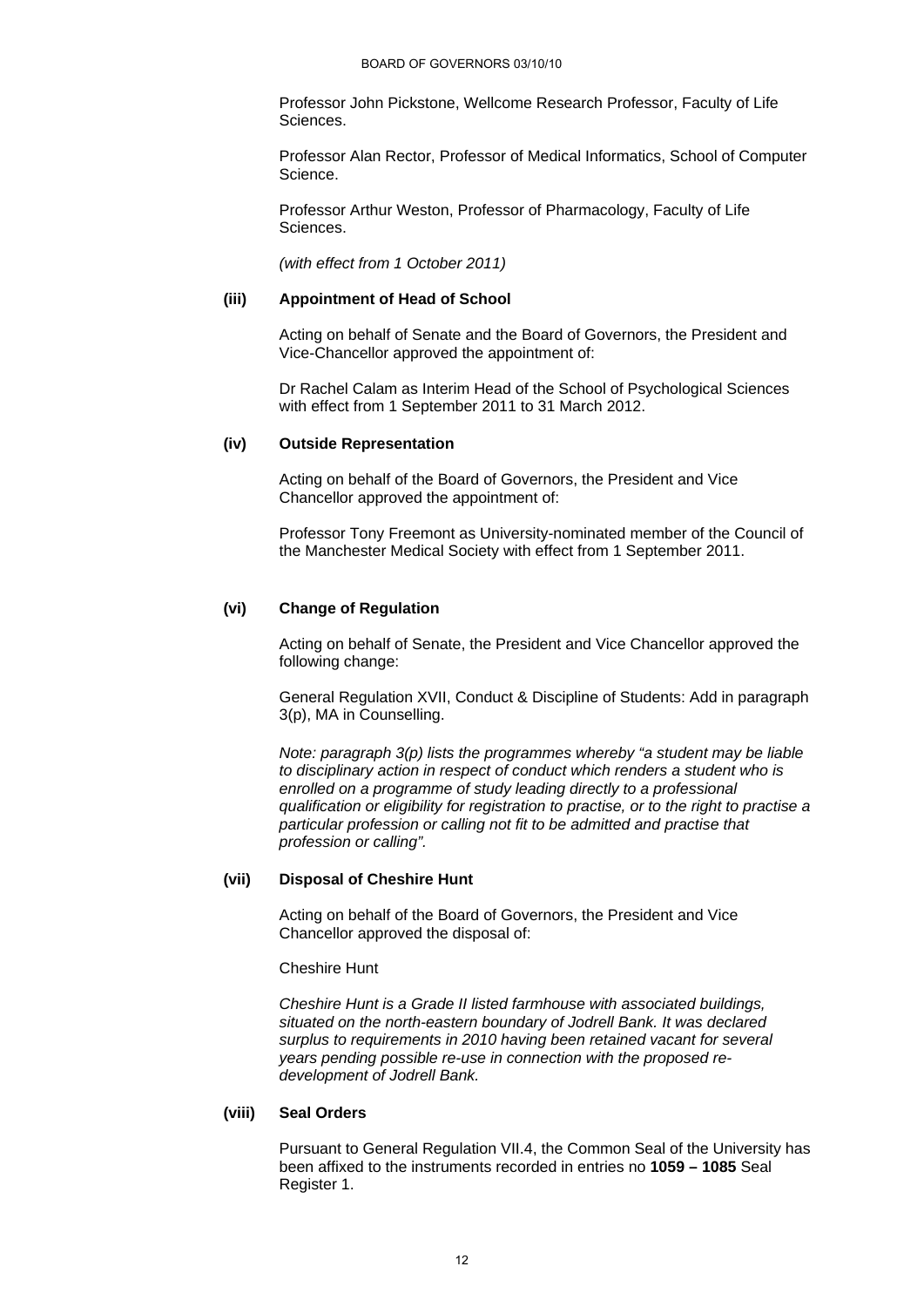### **10. Health and Safety**

### **Received:**

- (i) The minutes of the meeting of the Health and Safety Committee held on  $2^{nd}$ September 2011.
- (ii) The recommendation to approve a revised Health and Safety Policy Statement and Procedure for adoption by the University, and to approve the proposed consultation exercise in order to bring forward a revised Policy in July 2012.

**Resolved:** To approve the revised revised Health and Safety Policy Statement and Procedure.

# **11. Board committee reports**

# **(1) Audit Committee (23 September 2011)**

 **Received:** A summary report from the meeting of the Audit Committee held on 23 September 2011. The Statement on Public Benefit and Corporate Governance, together with the Annual Opinion of the Internal Auditors was also enclosed, for information.

- (i) That the Secretary to the Committee would consider suggestions made to review the terms of reference alongside the HEFCE guidance before bringing back any proposed revisions to the Committee.
- (ii) That Deloitte LLP had provided an update on the progress of the audit. The external audit team were at the review stage originally anticipated in the planning and no serious issues had been identified at the time of report. In terms of the subsidiaries, the audit process for all but one had been completed. Close-down meetings to agree any observations would take place in due course to allow the Team to bring their final report together.
- (iii) That the Committee had been asked to review two documents for inclusion within the narrative section of the financial statements. The first was the Public Benefit Statement, required under charities legislation and included for the first time in the financial statements in 2010. The second document was the Statement on Corporate Governance, which outlined the governance structure of the University, and was largely unchanged on that presented in the previous year. The Committee suggested that Public Benefit Statement might be revised further, and should also focus on the public benefit that the students of the University offer to society through employment across a variety of roles and sectors. The Statement on Corporate Governance would also need to be revised to reflect changes in the responsibility for risk and compliance at VP level.
- (iv) That nine Internal Audit reports had been finalised within the time period. Of those, one, on University Web Hosting arrangements, had identified significant opportunities to improve the efficiency and economy of the system of internal control and had identified significant weaknesses in the system's effectiveness.
- (v) That the draft internal audit annual opinion, prepared by Uniac, was considered by the Committee. This is prepared for the Audit Committee and the Board of Governors, and provided to HEFCE each year. The opinion concluded that internal controls were generally effective and that the University had continued to develop the standardisation and consistency of operational processes and controls across the institution. However, some reviews had identified room for significant improvement, and in other areas,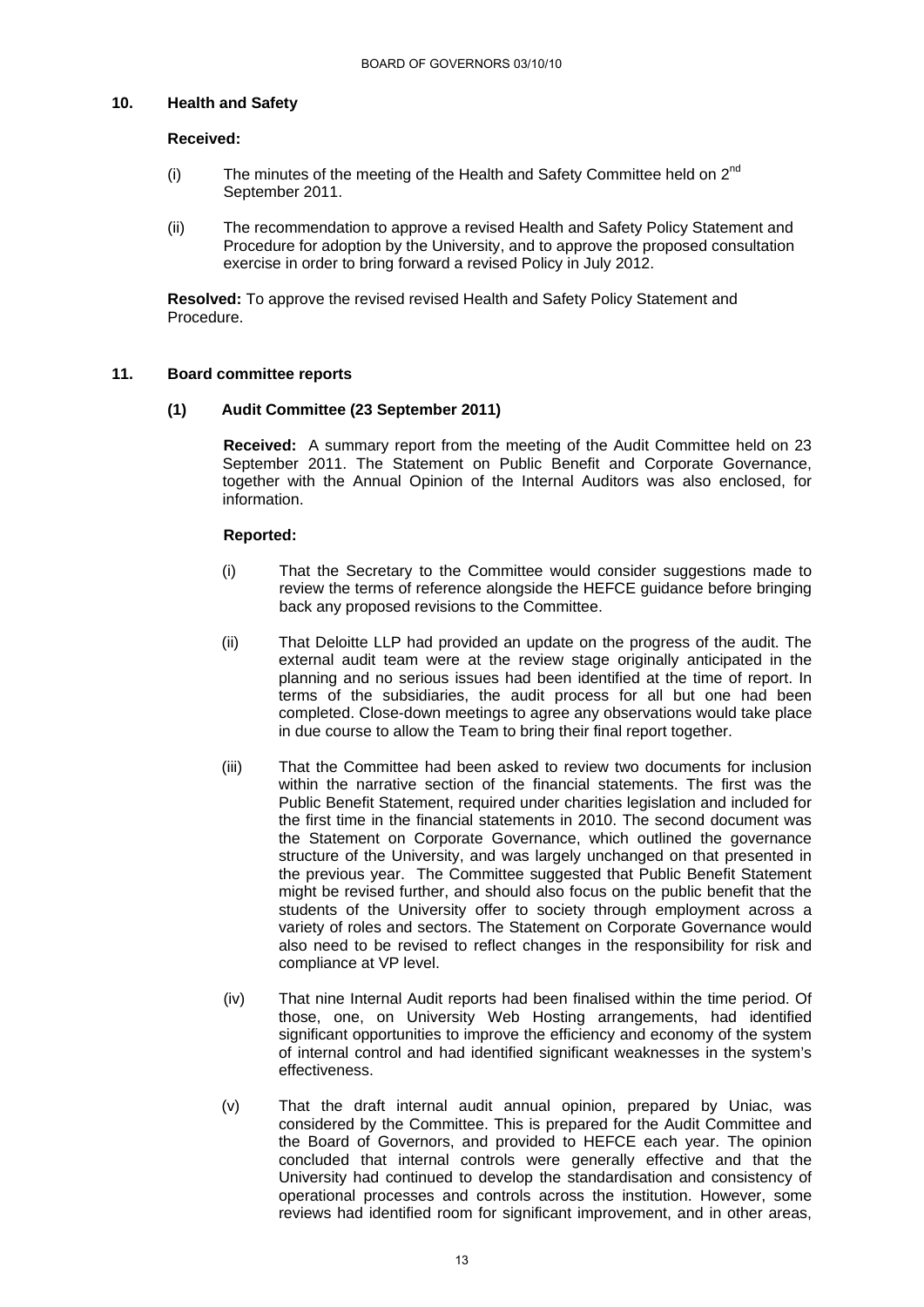progress had been limited. The opinion also concluded that the University's arrangements for governance, risk management and data quality, were effective. In addition, Uniac had concluded that overall, the University's arrangements for securing value for money were effective. The Board is asked to note the report at this stage.

(vi) That the Audit Committee agreed that it would receive the risk registers, at School, Faculty and University level for due consideration in January 2012. Under this item the Deputy Secretary also provided the Committee with brief details of two recent and ongoing potential data security issues that were being investigated by the University. In investigating, the University would take all appropriate steps to address any weaknesses identified, notify relevant parties affected and assess whether further notification was required or warranted. A further report on the incidents, post investigation, would be provided to the Audit Committee at the next opportunity.

# **(2) Staffing Committee (14 September 2011)**

**Received:** A summary report and the minutes of the Staffing Committee meeting, held on 14 September 2011, were brought to the attention of the Board.

 **Resolved:** To approve the recommendations of the Staffing Committee that:

- (i) That the University proceeds with the process outlined in the agreed contracts policy and procedure to deal with those staff considered to be at risk on open ended contracts linked to finite external funding for the period between February and March 2012.
- (ii) That the University, through the oversight of the Staffing Committee, continues to ensure that all suitable and appropriate alternative strategies for resolution, including redeployment and restructuring, have been properly considered.

### **(3) Finance Committee (26 September 2011)**

**Received:** A summary report and the minutes of the Finance Committee meeting, held on 26 September 2011, were brought to the attention of the Board.

- (i) That the Finance Committee noted two changes to the membership, Professor Nancy Papalopulu and Ms Letty Newton. It was also agreed that the Registrar, Director of Finance and Deputy Secretary would review the terms of reference to ensure they reflect the remit of the committee and to ensure there was no overlap Audit Committee.
- (ii) That the Finance Committee resolved to recommend for approval by the Board the uplift of the threshold for quotations from £2k to £5k.
- (iii) That it was reported that the Investment Committee and PRC Finance Sub Committee had reviewed the outcomes of the review of the University's investment strategy carried out by Aon Hewitt. The recommendation was for a phased move from current benchmark to one based on diversification to improve long term returns and reduce volatility. The Finance Committee approved the initial phase of this change to the benchmark which required switching fixed bonds into index linked and corporate bonds and switching UK equities into bonds and global equities.
- (iv) That the Finance Committee approved a loan scheme arrangement with an independent provider for MBA students (subject to circulation of some additional information from the Director of Finance). It was noted that the University was not required to underwrite the scheme, nor recommend it to alumni.